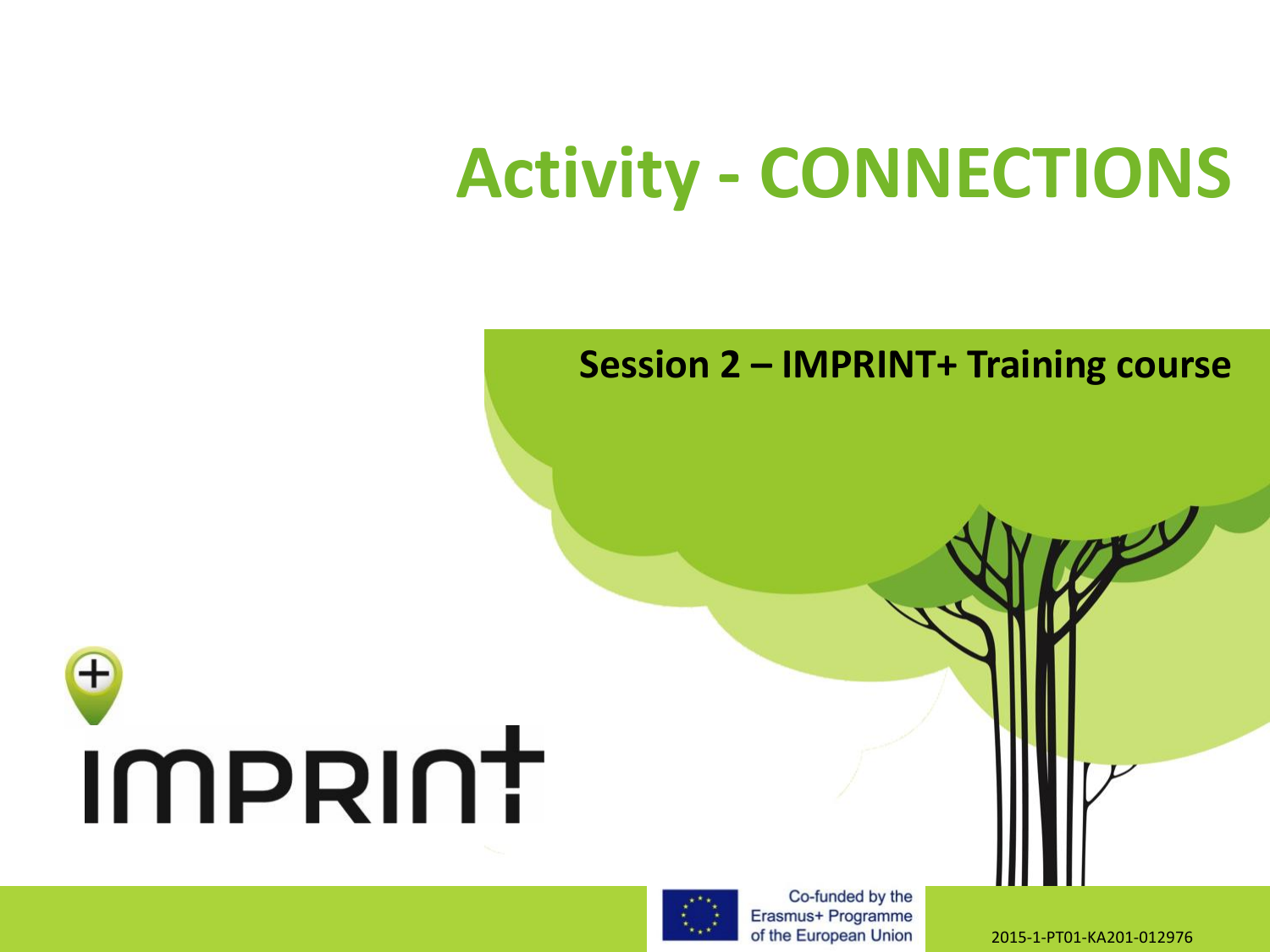## IMPRINT

#### **Activity**: CONNECTIONS

**Learning goals:** raise awareness to the interdependency between natural resources and human activities. Introduce global pressures and environmental concepts. **Background information:** all human activities are dependent on natural resources and the more resilient the system is, the more likely it is to sustain disturbances. However, there are limits and tipping points.

**Prior Knowledge Needed** *(For the facilitator)*: the facilitator should be comfortable with all concepts of the cards.

**Duration**: 30 minutes

**Room organization:** Space in the centre of the room to allow participants to move.

**Support material**: Concept cards, long string.